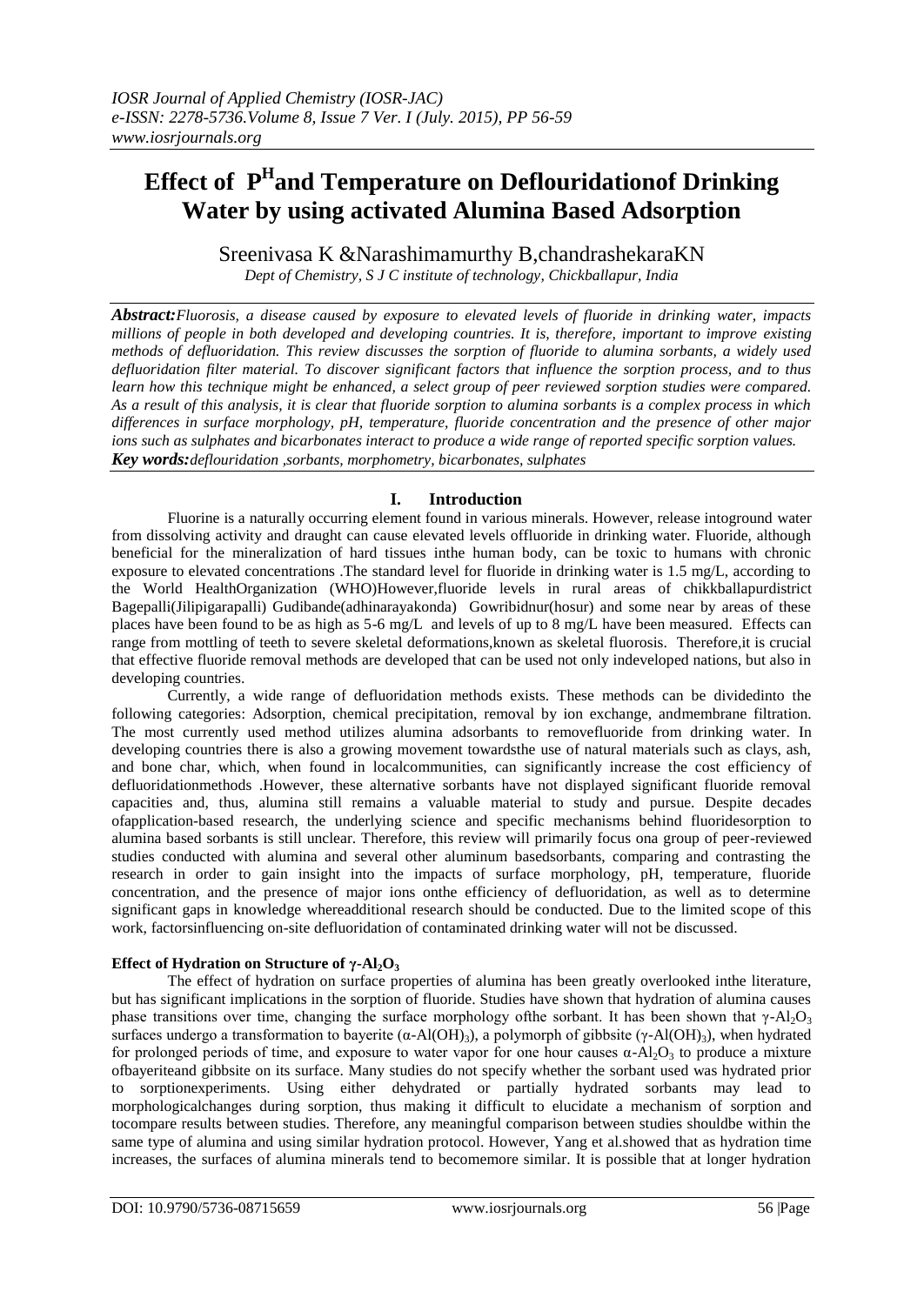times, differences in surface morphometryare less significant and comparisons between studies may be more relevant.

## **P H variation**

The impact of  $P<sup>H</sup>$  on the sorption of fluoride to alumina is significant in that it not only controls the maximum uptake capacity of the sorbant, but that it also controls the solubility of various fluoride complexes that form during the sorption process. Thus, P<sup>H</sup>must be considered when trying to optimize fluoride uptake as well as when attempting to minimize dissolution that could release both fluoride and aluminum into treated drinking water. Although the mechanistic details of fluoride sorption are not clear, sorption of fluoride anions to alumina sorbants is often reported as a result of electrostatic interactions with positive, and even neutral, surface charge. However, studies have failed to specify whether interactions between fluoride and alumina surfaces form inner or outer-sphere complexes. Possible surface-exchange reactions can be expressed as  $AIOH_2^+$ <sub>surface</sub> + F $~AIF$ <sub>surface</sub>  $\neq$  H<sub>2</sub>O

$$
AIOHsurface + FAIFsurface + QH
$$

If aluminum is released from the sorbant, the formation of several different fluoride-aluminum complexes can occur, whose solubility varies with pH, as shown in Figure 2. At circum-neutral pH the dominant species are  $\text{AlF}_3$  and F.

The influence of pH on removal of fluoride studied employing test solutions adjusted to initial pH values of  $9.00 \pm 0.10$ ,  $8.00 \pm 0.10$ ,  $7.00 \pm 0.10$ ,  $6.00 \pm 0.10$ ,  $5.00 \pm 0.10$ ,  $4.00 \pm 0.10$  and  $3.00 \pm 0.10$  shows the effect of pH on removal of fluoride by AA. As the pH of the test fluoride solution is increased from 3.00 to 9.00, removal of fluoride remains more or lessconstant at around 92 – 94% upto a pH of 7.00 but drastically reduces to 35% at a pH 9.00. This drastic reduction is removal with increasing pH is characteristic of anion sorption with a distinctive pH-sorption edge The pH sorption edge is a narrow pH region often about 2 pH units wide in which sorptionbehaviour changes rather dramatically. In the present case, the decrease in sorption withincreasing pH, i.e. pH-sorption edge is characteristic of anionic sorption i.e. nearly complete removal at low pH to no removal at higher pH values and indicates formation of ligand-like complexes whose tendency to sorb decreases with increasing pH.

| $PH$ values     | The % removal of fluoride |
|-----------------|---------------------------|
| $9.00 \pm 0.10$ | 35                        |
| $8.00 \pm 0.10$ | 55                        |
| $7.00 \pm 0.10$ | 62                        |
| $6.00 \pm 0.10$ | 74                        |
| $5.00 \pm 0.10$ |                           |
| $4.00 \pm 0.10$ | 92-94                     |

#### **Effect of Temperature on physiorption**

Temperature plays a double role in the fluoride sorption process. Temperature canimpact the physical binding processes of fluoride to a sorbant. However, temperature also canhave a direct impact on the physical properties of a sorbant, if thermally treated prior to exposure, so that sorption capacities can be significantly altered. Most sorption studies areconducted at room temperature in laboratory settings. However, because many cases of fluorosisare found in arid regions where temperatures are well above 25 °C, it is important to understandwhat impact temperature has on the sorption of fluoride to alumina sorbants.showed that temperature appears to play a slight role in the optimal pH for sorption in that by increasing temperature from 10  $^{\circ}$ C to 40  $^{\circ}$ C the pH decreased from8 to 6.1. This change suggests that increased temperatures either favor desorption of protonsfrom the surface or hydroxide sorption to the surface, shifting protonation constants to lowervalues as shown in the following surface equilibria

 $\text{Al}(\text{OH})_{\text{2surface}}^{\text{+}} \text{Al} \text{OH}_{\text{2surface}}^{\text{+}} + \text{H}^{\text{+}}$  $AIOH<sub>surface</sub>+OH \Leftrightarrow AIO<sub>surface</sub>+H<sub>2</sub>O$ 

As temperature increased, sorption was shown to be less favored most likely due to increaseddeprotonation or hydroxylation of the surface causing more negatively charges sorbant surfaces. This is an important observation to note when attempting to apply defluoridation methodson site in hot climates, for sorption capacities attained under room temperature conditions may be higher than in the field as a result of increased temperatures.

# **Effect of Fluoride Concentration**

#### **Specific Sorption**

Not only do surface structure, pH, and temperature play roles in influencing the sorptionof fluoride, but fluoride concentration itself significantly impacts specific sorption as well as thedissolution of fluoride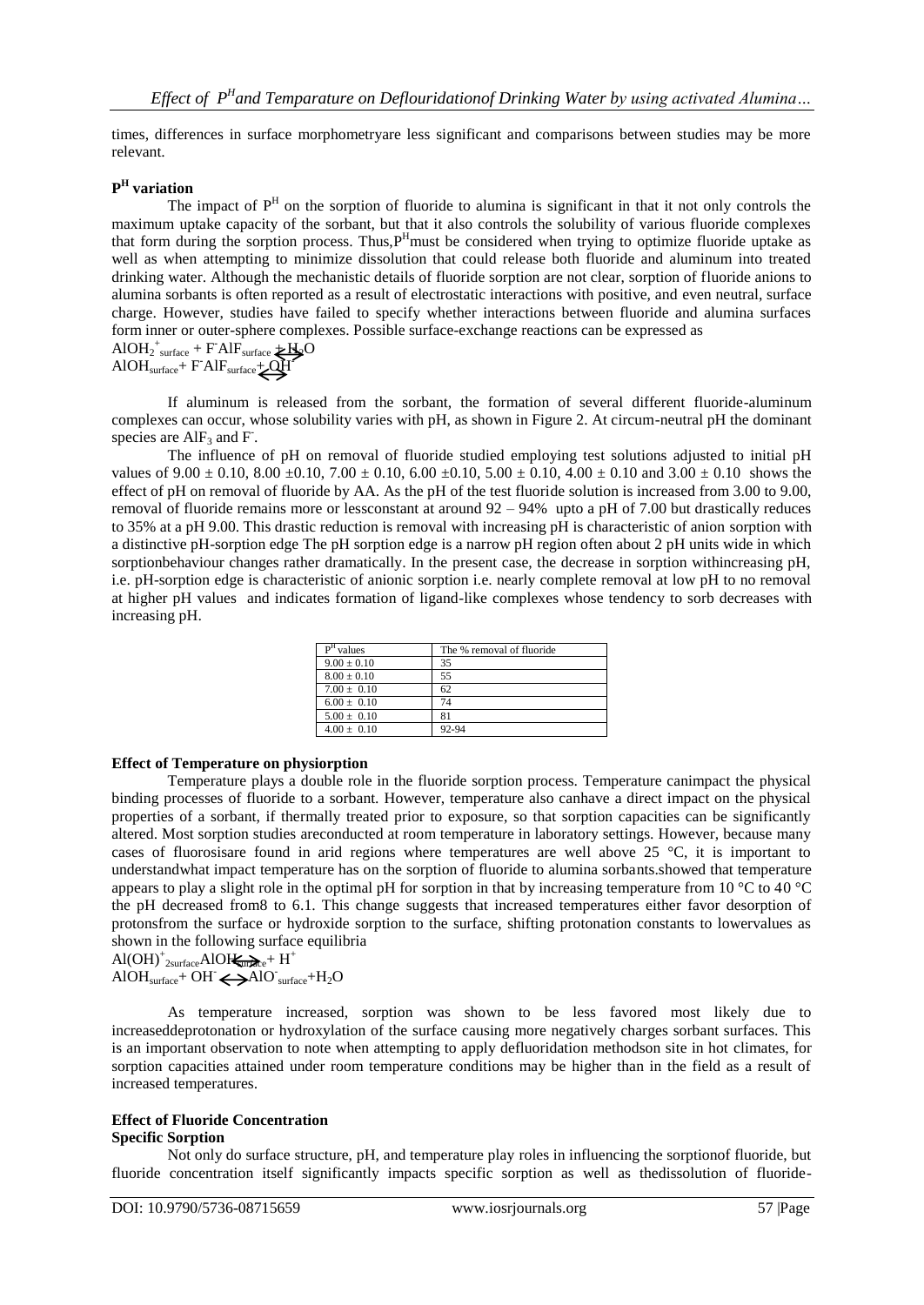aluminum complexes. Sorption processes are typically characterized by adsorption curves and adsorption isotherms, the most commonly used being the Langmuir andFreundlich isotherms. A typical adsorption curve and isotherm are shown in Figures 5 and 6,respectively.



# **Release of Aluminum from Alumina Sorbants**

Dissolution of fluoride-aluminum complexes are, in part, related to increased solubility at lower pH values. However, fluoride-promoted dissolution of alumina has been observed inseveral studies. It is important to understand the dissolution of these complexes to prevent therelease of not only fluoride, but also aluminum into treated water.

Studied possible mechanisms for the dissolution of fluoride-aluminum complexes by specifically looking at bayerite and boehmite. The study showed an increasingdissolution rate with decreasing pH when observing pH below the pH. Yet, dissolution alsoincreased with increasing sorption of fluoride, varying nonexponentially with fluoride loading concluded that the sorption of fluoride to both terminal and bridging sites inthe sorbants increase dissolution rates. Proposed mechanisms for dissolution includedlabialization of oxygen bridges in the inner-coordination aluminum complex by stable ligands,displacement of terminal water molecules by fluoride or hydroxides, and at high concentrationsof fluoride, the exchanging of bridging hydroxl groups for fluoride. From Table given below, it appears that  $\delta$ -Al<sub>2</sub>O<sub>3</sub> has dissolution rate an order of magnitude faster than  $\alpha$ - Al<sub>2</sub>O<sub>3</sub> at pH 4. AlthoughpH levels of treated water do not reach this low pH, it is still significant to know that different alumina polymorphs may have different fluoride-promoted dissolution rates, which could impactthe quality of treated drinking water.

| <b>Mineral</b>                            | Rate $R_H$ moles $m^2s^{-1}$ | $K_m[s^2]$            | $T_{1/2}$ [days] |
|-------------------------------------------|------------------------------|-----------------------|------------------|
| $\delta$ - Al <sub>2</sub> O <sub>3</sub> | $1.1x10^{-12}$               | $1.22 \times 10^{-8}$ | 606              |
| $\gamma$ - Al <sub>2</sub> O <sub>3</sub> | $1.5x10^{-10}$               | $1.83 \times 10^{-7}$ | 38               |
| Corundum                                  | $2.0x10^{-12}$               | $3.4x10^{-6}$         | 222              |
| Bayerite                                  | $3.0x10^{-12}$               | $9.1x10^{-7}$         | 8.9              |
| Boehmite                                  | $5.9x10^{-13}$               | $9.2 \times 10^{-7}$  | 0.90             |

**Dissolution rates of aluminum oxides at pH=4, I=0.1M and 25ºC**

# **Influence of Major Ions on Fluoride Adsorption**

The majority of fluoride sorption studies conducted make use of DDW water containingan electrolyte background, but do not take into account the affects of other major ions present innatural waters. However, a small number of studies have observed the impacts of specific ions on defluoridation, an effect that is important to understand when attempting to applydefluoridation techniques developed in the laboratory to the field. showed thatthe presence of silicon (64 mg/L) appears to compete with fluoride sorption, however thepresence of sulfate (2.25  $g/L$ ) does not seem to impact sorption. However, contrary to thesefindings, determined that the presence of sulfate (0.05 M) at acidic conditions significantly decreases the fluoride removal capacity as well as enhances the dissolution ofaluminum species. Percent removal at pH 6 dropped from approximately 95% to 75% with thepresence of sulfate. Although natural groundwater with high fluoride concentrations tend to bemore alkaline , this is still an important factor that should considered if treating more acidicwaters with elevated levels of sulfate. Yet showed that the presence of carbonate and bi-carbonates (100-500 mg/L) in elevated concentrations decreased the sorption offluoride to filter material produced from aluminum sulfate wastes primarily through competitionas well as the change in pH associated with the presence of these anions.Sorption efficiencydecrease from 82% to 68% in the presence of 500 mg/L bicarbonate. However, anions